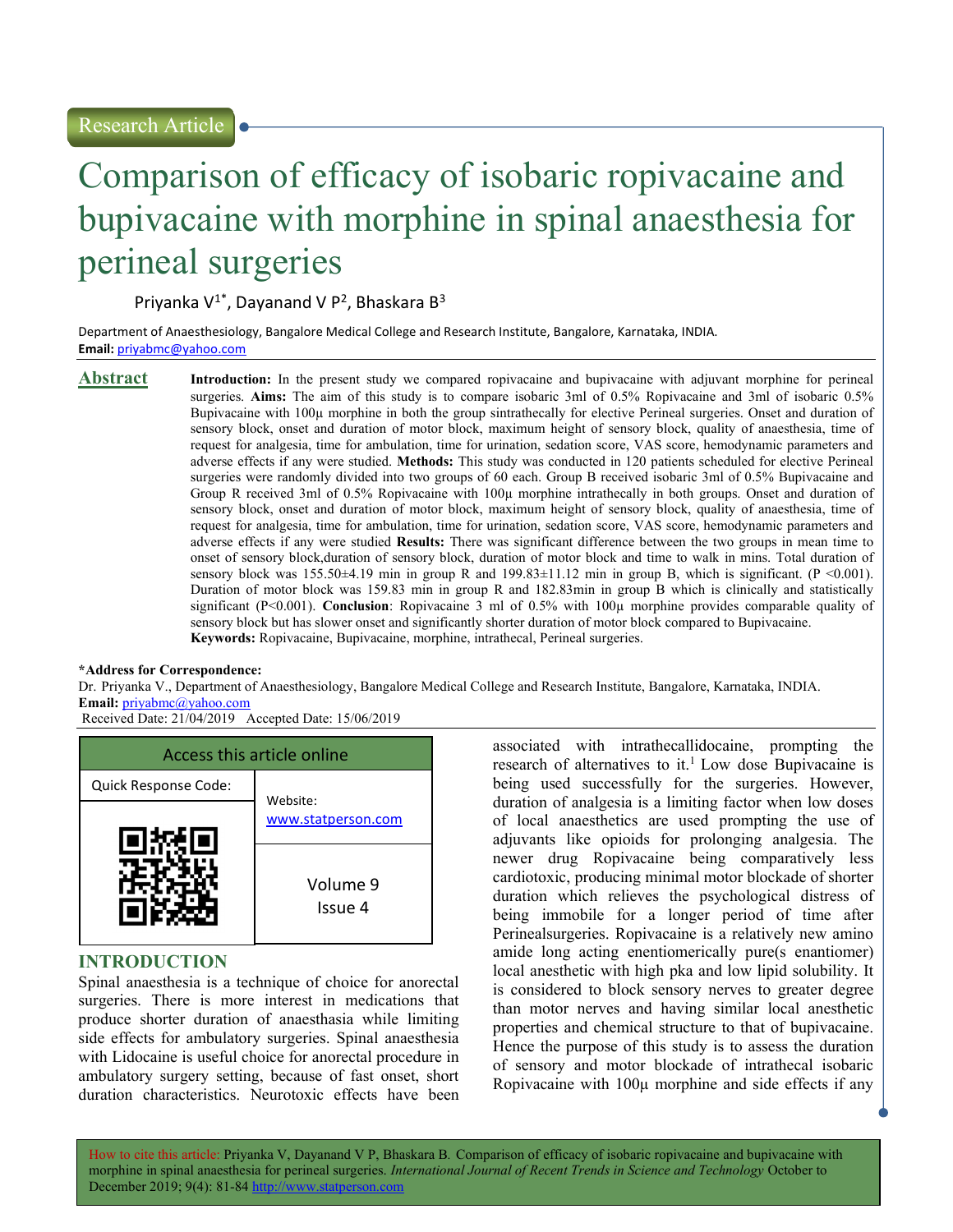compared to intrathecal isobaric Bupivacaine with 100µ morphine during Perineal surgeries

## MATERIALS AND METHODS

#### Source of data

A randomized study was conducted on 120 patients admitted at Vani Vilas and Bowring and Lady Curzon hospital and Victoria hospital attached to BMC and RI, undergoing elective Perineal surgeries from 2010 to 2012. Inclusion Criteria was,ASA physical status I and II, patients givingvalid informed/explained consent and IN THE AGE GROUP OF 18-60 YEARS. EXCLUSION CRITERIA WAS patients who are allergic to amide local anaestheticdrug, Patientrefusal,Patients with Chronic low backache,Patients who have any contra indication for spinal anaesthesia such as infection at the site of injection, bleeding or coagulation abnormalities, increased intracranial pressure, spinal deformities. Patients with cardiovascular, renal, liver diseases. The study protocol was approved by Hospital Ethics committee and Ethical clearance was obtained from the institution for the study. Preanaesthetic check up was done one day prior to the surgery. Patients were evaluated for any systemic diseases and laboratory investigations recorded. The procedure of spinal anesthesia was explained to the patients and written consent was obtained. Patients advised overnight fasting. ORAL PRE-MEDICATION WITH DIAZEPAM 10 MG, RANITIDINE 150 MG AND ONDANSETRON 4 MG GIVEN. 120 patients were randomly divided into two groups of sixty each. Group I: 60 patients received 3ml of injection 0.5% isobaric Ropivacaine with 100µ morphine intrathecally Group II: 60 patients received 3ml of injection 0.5% isobaric Bupivacaine with 100µ morphine intra the cally IV access was obtained with 18 Gauge IV cannula and IV infusion started with Ringer Lactate. Patients were monitored for heart rate (HR), non invasive blood pressure (NIBP)

peripheral oxygen saturation  $(SpO<sub>2</sub>)$ . respiratory rate  $(RR)$ electrocardiogram(ECG). Spinalanesthesia was performed with the patient in the lateral position using a 25-gauge Quincke. needle at the L3–4or L4–5 interspaces. The study solution 3ml was administered over 30sec. The following data were recorded: demographic data, onset and duration of sensory block, onset and duration of motor block, maximum height of sensory block, quality of anaesthesia, time of request for analgesia, time for ambulation, time for urination, sedation score, VAS score, hemodynamic parameters and adverse effects if any were studied. After the spinal block, HR, RR, SpO<sub>2</sub> and NIBP were measured every 2min until first 20 mins then every 5mins till the end of the surgery and then every 15 min in post operative period. Time to motor block was assessed every 5 min using the Bromagescale (0=no motor block, 3=complete motor block of lower limbs) until complete motor block and then every 15 min until the return of normal motor function. Time to first complaint of pain and request for rescue analgesia was recorded. The quality of anaesthesia, the quality of muscle relaxation (judged by the surgeon) and the degree of intraoperative patient comfort (judged by the patient) were recorded as excellent, good, fair or poor..Any other side effects was recorded and properly treated e.g. bradycardia, hypotension, nausea, vomiting.

### STATISTICAL ANALYSIS

Student t test (two tailed, independent) has been used to find the significance of study parameters on continuous scale between two groups (Inter group analysis). Chisquare/ Fisher Exact test has been used to find the significance of study parameters on categorical scale between two or more groups.\* Moderately significant (P value:  $0.01 < P < 0.05$ ,\*\* Strongly significant (P value < 0.01).

#### RESULTS

|                                                                           | Table 1: Demographic Data |             |                  |                  |             |
|---------------------------------------------------------------------------|---------------------------|-------------|------------------|------------------|-------------|
|                                                                           | <b>Parameter</b>          |             | <b>Group II</b>  | <b>P</b> Value   |             |
| Age (yrs) (Mean $\pm$ SD)                                                 |                           | 35.22±11.29 | 32.98±8.42       | 0.222            |             |
| Weight(kgs) (Mean $\pm$ SD)                                               |                           | 58.65±6.16  | 55.98±6.89       | $0.027*$         |             |
| Height (cm)                                                               |                           | 157.43±5.78 | 157.20±6.79      | 0.840            |             |
|                                                                           | M: F(60)                  | 38:22       | 43:17            | 0.436            |             |
| Table 20: Comparison of study variables in two groups of patients studied |                           |             |                  |                  |             |
| <b>Study variables</b>                                                    |                           | Group I     | <b>Group II</b>  | P value          |             |
| Onset of sensory block to S1(mins)                                        |                           |             | $3.65 \pm 0.58$  | 2.47±0.50        | $< 0.001**$ |
| Onset of sensory block at T10 (min)                                       |                           |             | 9.97±1.71        | 7.87±1.47        | $< 0.001**$ |
| 2 segment regression                                                      |                           |             | 107.08±5.39      | 120.00±11.05     | $< 0.001**$ |
| Total duration of sensory block                                           |                           |             | 155.50±4.19      | 199.83±11.12     | $< 0.001**$ |
| Onset of motor block (min) modified bromage 2                             |                           |             | $9.33 \pm 1.71$  | 7.35±2.82        | $< 0.001**$ |
| Onset of motor block (min)modified bromage3                               |                           |             | $13.83 \pm 2.13$ | $12.67 \pm 3.12$ | $0.018*$    |
| Total Duration of motor block (min) regression to grade0                  |                           |             | 159.83±5.29      | 182.83±5.55      | $< 0.001**$ |
| Time to request for resqueanalgesia (HRS) analgesia (HRS)                 |                           |             | 6.92.00±0.77     | $6.90 \pm 0.77$  | 0.906       |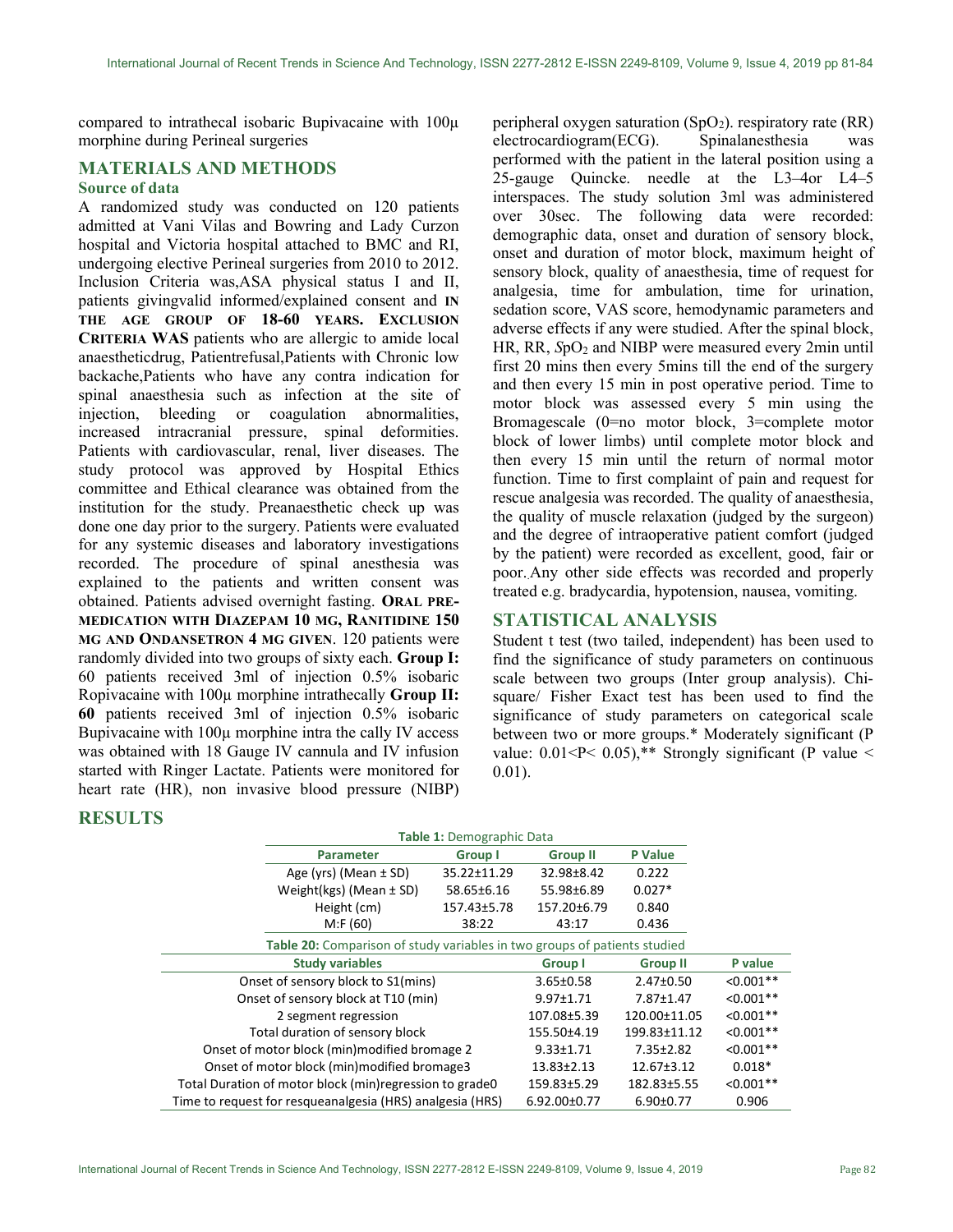

- 1. In both the groups, haemodynamic parameters like HR, SPO2, SBP, DBP, RR were studied and recorded with no significant p value.
- 2. Onset of sensory block to S1(mins) inropivacaine group was  $3.65\pm0.58$ vs $2.47\pm0.50$  in bupivacaine group with p value  $\leq 0.001**$
- 3. Onset of sensory block at T10 (min)in ropivacaine group was9.97±1.71vs7.87±1.47in bupivacaine group with p value  $\leq 0.001**$
- 4. 2 segment regression of sensory block in ropivacaine group was 107.08±5.39mins vs120.00±11.05 in bupivacaine group which was significant with a p value of.  $\leq 0.001**$
- 5. Distribution of side effects like nausea, vomiting, pruritus are statistically similar in two groups with P=1.000. Mean time for urination in minutes is significantly more associated with bupivacaine group (278.50±4.44mins) vs (246.50±4.89mins) inropivacaine group with  $P = 0.001**$
- 6. Quality of sensory block is statistically similar with  $P = 1.000$  where 35 patients in both the groups had excellent quality of sensory block.
- 7. Time to walk in minutes is significantly more in bupivacaine group 287.42±7.99vs269.75±6.53 in ropivacaine groupwith  $P = 0.001**$

#### DISCUSSION

Subarachnoid block is a commonly employed anaesthetic technique for performing Perinealsurgeries. It is safe, inexpensive and easy to administer which also offers a high level of post-operative analgesia for patients. The technique is simple, has rapid onset and is reliable.



Lidocaine has been the most widely used local anaesthetic for spinal anaesthesia because of its faster onset, short duration characteristics. It is also associated with a very high incidence of transient neurologic symptoms. For this reason, small doses of longer acting drugs have been suggested as possible alternatives to lidocaine for outpatient spinal anaesthesia. Ropivacaine, amide local anaesthetic agent with similar local properties to bupivcaine but with a reduced potential for both neurotoxicity and cardiotoxicity (Neval Boztng<sup>2</sup> et all). Ropivacaine is being increasingly used for spinal anaesthesia in caesarean section, lower abdominal and perieal surgeries including lower limb surgeries. Advantages claimed are shorter duration of sensory and motor block<sup>3</sup> properties compared to Bupivacaine  $(Mc$ Donnald SB $)^{47}$  Thus it minimizes the psychological discomfort of being immobile for long time. Hence this study was conducted to assess the sensory and motor characteristic of Ropivacaine for spinal anaesthesia in patients undergoing elective perineal surgeries. The equipotent ratio between ropivacaine and bupivacaine is considered to be 3:2 (Gautier  $3et$  all).Ph.E.Gautier<sup>3</sup> et al, conducted a study to evaluate intrathecalropivacaine for ambulatory surgery and noted that intrathecalropivacaine 10mg produced shorter sensory and motor blockade than bupicacaine 8mg  $[152 \pm \text{ and } 135 \pm 41 \text{ min} \text{ vs } 181 \pm 44 \text{ min}]$ and  $169 \pm 52$ min mean  $\pm SD$ ; P < 0.05] and concluded intrathecalropivacaine 12mg is approximately equivalent to bupivacaine 8mg. In our study equivalent dose of 15mg of Ropivacaine with 100µg morphine and 15mg bupivacaine with 100µg morphine is used. Prolonging